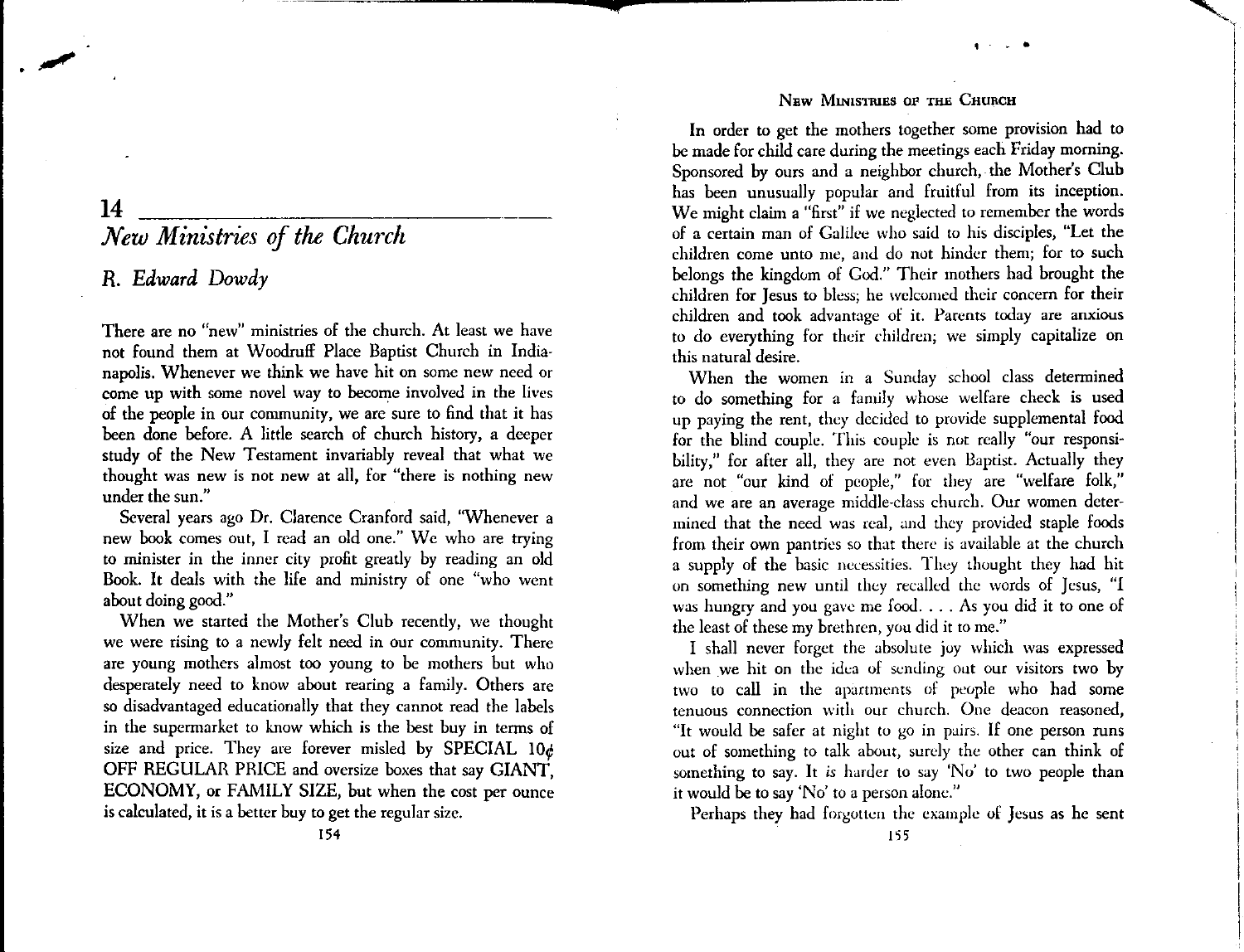#### THE CHURCH CREATIVE

his disciples out to visit two by two. We used the same technique of sending the callers to the home of the most likely prospects the first night. Having found some success, with renewed confidence, then they were ready for the less-willingto-listen group. This technique was not invented by the modem evangelists; we simply followed Christ's example of good judgement.

The kids in our neighborhood have no place to play except the narrow, busy streets. Ten years ago we paved two city lots for a parking lot. The space was needed for Sunday and other times when cars of church members would be crowding the available street parking space. Although our immediate neighborhood is not exactly a high-income area, the people seem to have a lot of cars per family.

We determined that the parking lot would be used for a playground except when it was absolutely needed for church parking. We made a ten-foot-square sandbox and erected a jungle gym, made of scrap pipe. It seemed like a new idea at the time, but then I read that half a century ago, Walter Rauschenbusch was advocating a sandbox for each of the New York city playgrounds. This was long before the teachers of young children discovered the learning value of "mud therapy." Our kids were getting dirty enough, but the wet sand gave them a new opportunity to be creative in their play.

On that same concrete "playground" which is only eighty by one hundred feet, we have done many things. Last summer we staged neighborhood Olympic games with our Presbyterian neighbors. Discus throwing with paper plates and shot putting with a balloon would provide poor preparation for the real Olympics, but the Woodruff Place laurel crown was just as proudly worn.

One year, we took advantage of the best-known event in sporting, the Indianapolis "Five Hundred" which comes every Memorial Day. On our parking lot we painted an oval track

#### NEW MINISTRIES OF THE CEURCH

and announced the coming of the Woodruff Place "Little Five Hundred." Competition was open to all ages. It was to be, as the real Five Hundred is, an endurance race. Speed did not count. The idea was to complete five hundred laps around the oval track. After a twenty-five-lap "qualifying" run, the laps could be done in multiples of twenty-five at the contestant's convenience. Judges and timers for the big event consisted of "anyone who can count up to twenty-five." A more conscientious group of six- and seven-year-old officials you never saw! The parking lot is lighted at night, so the track was in use from early morning till late at night.

The rules specified that any type of vehicle could be used in the Woodruff Place "Little Five Hundred." Contestants made their five hundred laps on bicycles, roller skates, pushing baby carriages, rolling an automobile tire, or just plain running. The official score cards were a bit grimy when they were turned in with very juvenile signatures, certifying that each twentyfive laps had been logged. Some barely held together in a sweaty hip pocket until the contest was completed. Watermelon for the winners in "victory lane" was promptly followed by enough watermelon for all who were standing by to cheer the **winners.** 

We simply took advantage of a local interest in a five hundred mile race. The children loved it. We had a feeling it would not have been strange to the man of Galilee who had observed children in the streets playing wedding or funeral in typical imitation of their elders.

The census figures indicate a higher than usual number of older people in our neighborhood. What could be more natural than a "Golden Age" club? It took so little doing to get the group together that we wondered why we had not tried it earlier. We already had several Sunday school classes and women's circles for older women, and the Men's Bible Class. Our weekly Golden Age Fellowship fulfills quite a different

157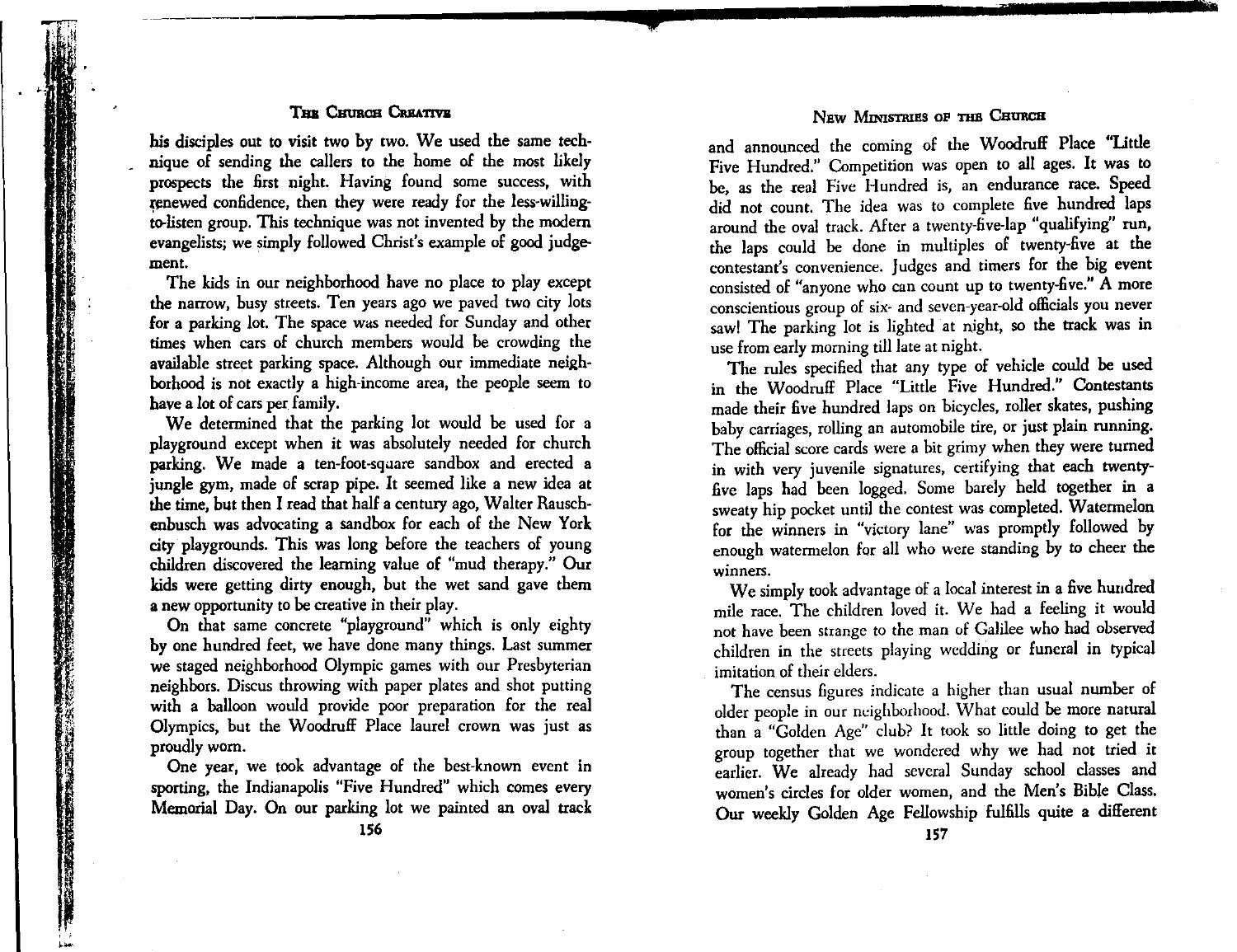#### THE CHURCH CREATIVE

need for people who spend most of their time alone or in the home of a relative. One of our octogenarians said that he felt "completely rejuvenated" by the afternoon spent with the Golden Age Fellowship. They have a wonderful time playing games like dominoes and scrabble. They have some favorite television programs to share. A group of ladies often spends the whole day working on a quilt and talking. We think the talking is just as important as the games and the quilting. Then there is refreshment time. A cake with candles occasionally helps the group to celebrate with one who might be passing another birthday alone. Even the diabetics are not forgotten, and there is always something tasty that contains no sugar.

Some may question whether or not this is a "religious" activity. We think it is in the best tradition of the one who said something about "a cup of cold water." Of course it is religious in a traditional way too when a retired minister thanks God for the food and the fellowship. The selection of movies includes some of religious content, but none are more religious, in fact, than the beautiful travel pictures that reveal God's wonders of creation. A trip to a farm, or to a state park when the autumnal beauty of colored leaves is at its peak-this too speaks of our God who cares.

The Golden Age Thanksgiving dinner is a real "event." The turkey is cooked by a retired construction contractor. He has been doing the family cooking since he terminated his building work at ninety. He tested several receipts for turkey dressing before he was satisfied he had found the best formula for the Golden Age version. No dinner at the White House gets more careful preparation than our Golden Age Thanks**giving.** 

We had an idea that our neighborhood mothers needed some home nursing training. We always have lots of kids with measles and mumps. There are grandparents who are bedfast.

## NEW MINISTRIES OF THE CHURCH

Scarcely a day goes by without a need for some first-aid expe**rience.** 

Our first effort was a complete failure. The mothers did not come. We thought we had failed to convince them of the need, but it was really a matter of time. We had nearly perfect response when we scheduled the same course for the Girl Scouts and invited other teen-age girls to share. They are the babysitters' and it is this age group who are most involved in caring for grandma. Sponge baths, backrests made from cardboard boxes, and other home nursing techniques were teen-age con**cerns.** 

For four years our church has operated basketball leagues in our gym which was the first gymnasium in our part of town. Dr. L. C. Trent, who was pastor when the gym was built, called it the "evangelistic doorway to the church." He had a conviction that if the men could get boys into the building, he could teach them the way of Christ. We have been teaching a lot more than basketball across the years. Obviously, we have not made saints out of all who have come to play. Some never do more than just play the game. Others are enlisted in the other youth activities of the church. Some get only a chance to be related to a Christian coach who is concerned about each boy as a person. Somebody cares when a boy has a problem. When he goes to Juvenile Court, it says something of the love of Christ just to have someone from the church standing with him or sitting with his estranged parents.

We have convictions that a cooperative nursery school has real value for both children and parents. The public school kindergarten teachers have assured us that they can immediately spot a new pupil who has had the nursery school experience. They have already learned to share. They know better how to get along with other children. They have already been trained to leave parents and accept the teacher as friend and mentor. Ours is not a day nursery but a cooperative one. It serves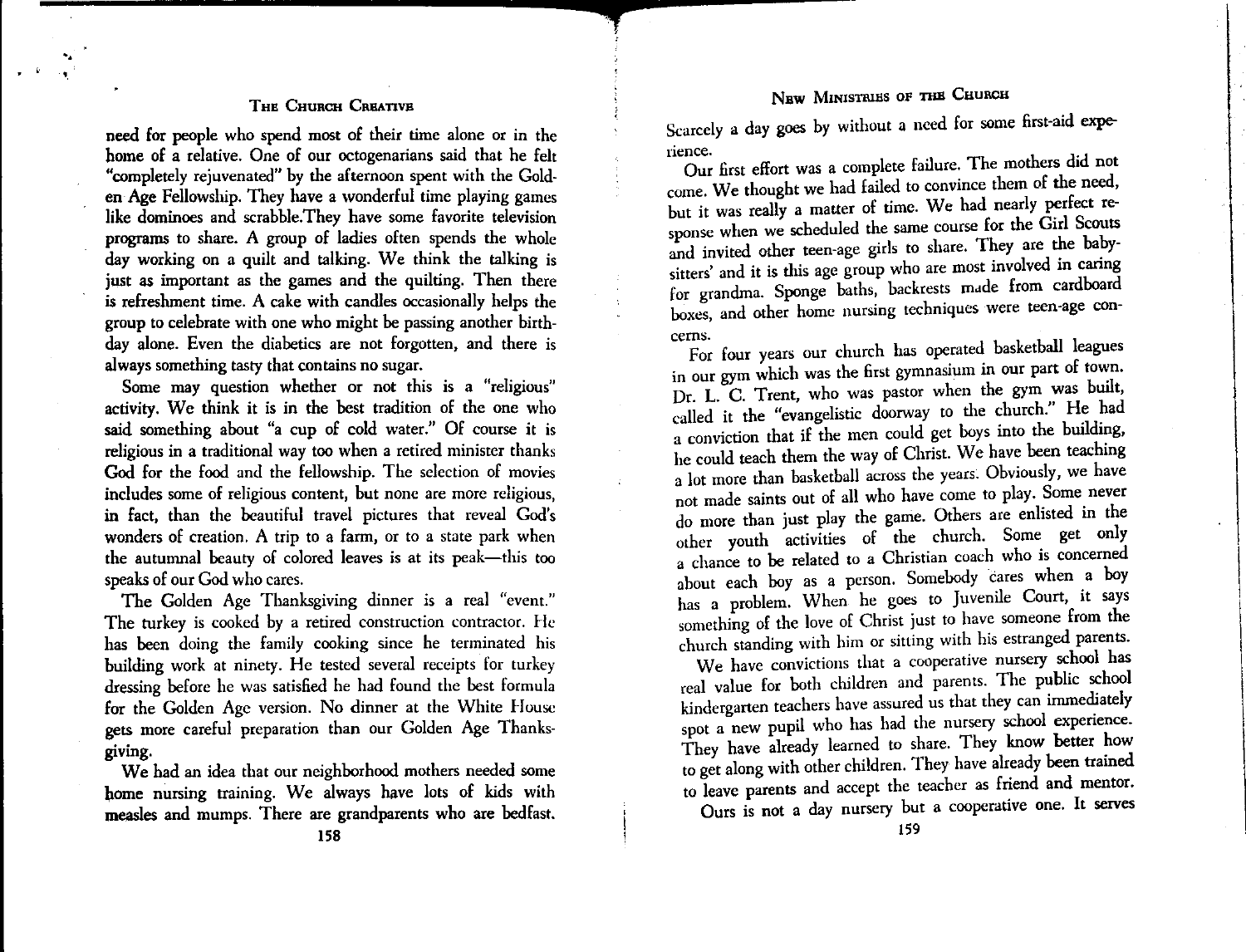## NEW MINISTRIES OF THE CHURCH

#### **THE CHURCH CREATIVE**

 $\mathbf{r}$ 

 $\begin{pmatrix} 1 \\ 0 \\ 0 \\ 0 \end{pmatrix}$ 

 $\mathcal{A}^{\mathcal{A}}$ 

the needs of parents who must work all day and leave the children from early morning until the end of the workday. Our cooperative is specifically designed to involve each parent in the role of a "helping parent" on a shared basis and also provides for parent education in regular monthly sessions. From the employed, trained teacher, both child and parent learn. Within the parents' group, the sharing is itself very creative and comforting. Just to know that other parents are having the same kind of experiences in child rearing saves inexperienced parents from panic and discouragement.

We had not planned it this way, but an extra opportunity came to us from one of our local hospitals. A preschool child who was under psychiatric care was enrolled by the hospital. The doctors thought he would respond to being in a group of so-called normal children. A trained caseworker came with him each day, and both were quickly accepted in the nursery school group. We felt that everyone profited from the experience.

In other instances, welfare and community agencies have **been** sending young people and adults to us because they recognize the basic needs which the church is fulfilling. A teen-age girl who has spent many months in the hospital for corrective surgery came to us on such a recommendation. Our youth group immediately welcomed her. In a short time she started to share in the leadership of the group. After a few months she was as much at home as though she had grown up in the church. **We** remember the first night after a basketball game, when she said, "This is the first time in my life that I have had any fun."

**A** boy on probation from the Juvenile Court needed a friend. He had broken no law, but a series of unfortunate circumstances at home had put him into court. Because we had shown interest in some of our own boys who were before the court at the same time, the probation officer asked if we would be willing to add a new boy to our responsibility. Several years later, after

finishing high school and a tour duty in the Marines, this "predelinquent" came by to say, "Thanks for keeping me off the streets."

Our study hall and tutoring sessions have not completely solved the dropout problem, but these have helped. A place to study with some books and a qualified teacher to help has proved its worth. When the high-school invitations for commencement came in last year, there was one from a near-dropout who was literally saved from suicide by an alert tutor who thought he detected evidences of too much medication.

Whatever "new ministries" we have been able to engage in are largely the results of church members' giving more of their time and talent to share in a work that belongs to the whole church and not to staff only. We have been aided **by**  college and seminary interns, who worked many hours a week for a bare subsistence and the joy of working. Two summers we have had high-school young people whose home church paid their expenses so they could help us. The Indiana Baptist Youth Fellowship provided a summer scholarship for another. Actually the amount of money involved was small, but having a little extra help made the difference of doing or not doing some immediate project.

The American Baptist Home Mission Society helped by sending a staff person to aid in our training for the winter volunteers. Members from suburban churches served as helpers, taught piano lessons, and provided transportation for field trips. The Neighborhood Youth Corps has even asked us to provide employment for high-school young people who are working under the Economic Opportunity Act. We have been very fortunate in having an abundance of manpower available. Perhaps there is a contagion that grows out of work that is so rewarding, whether as volunteers, interns, or subsistence workers.

There is really nothing "new" about what we have been